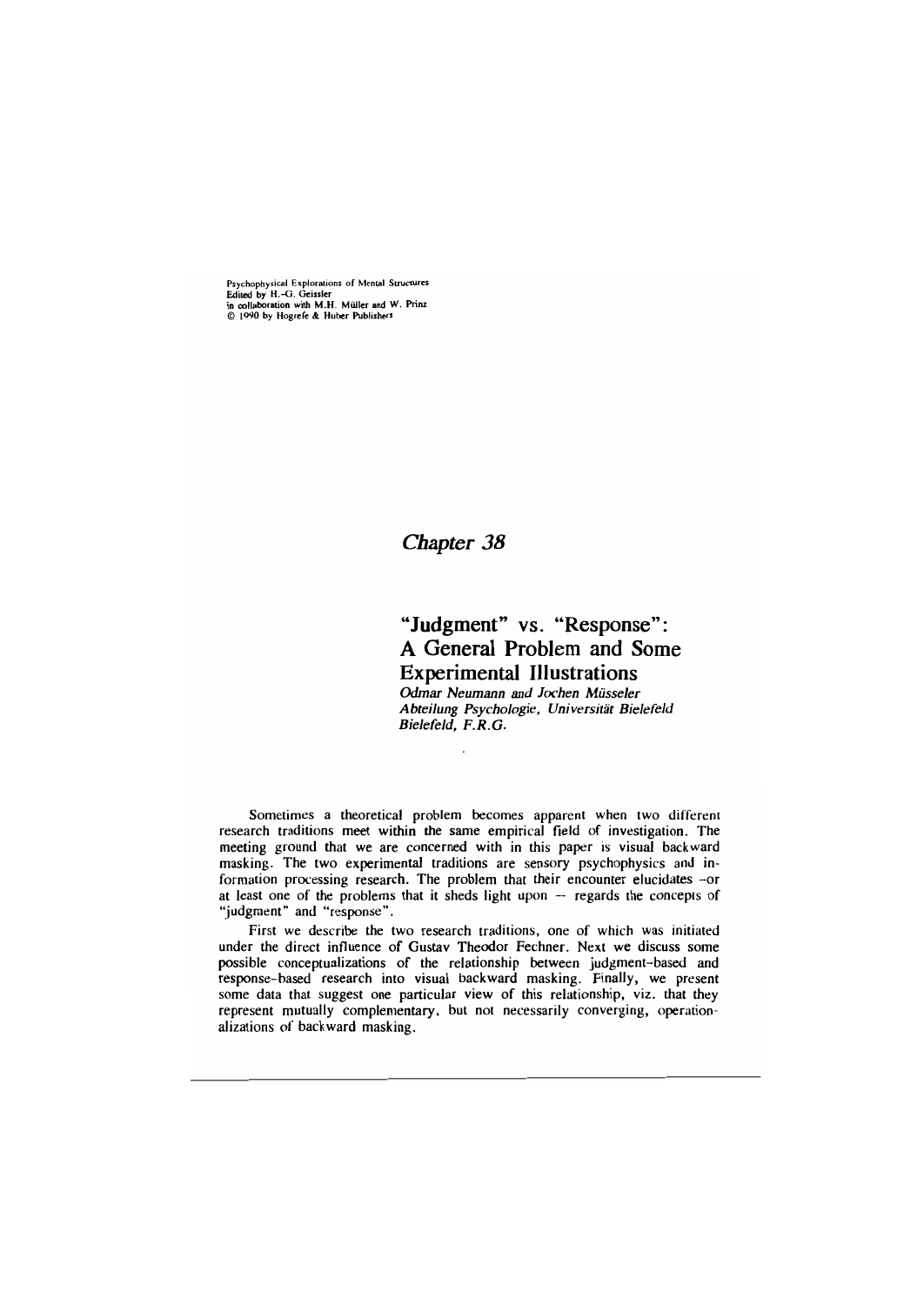### Judgment-Based Research on Backward Masling

The concept of judgment is central to Fechner's psychophysics. At the beginning of chapter 8 of the "Elemente der Psychophysik", Fechner (1860/ 1964) discusses which kinds of measurement are required by psychophysics, and then goes on to say:

*"Die Ausführung des Masses auf Grund dieser Bestimmungen setzt voraus, dass wir die Gleichheit von Empfindungen und Empfindungsunterschieden unter verschiedenen Umständen wirklich genau* zu *beurtheilen*  und zu constatiren vermögen" (Putting into practice the measure(ment) on the basis of these designations presupposes that we are indeed able to exactly judge and state the equality of sensations and of differences between sensations under various circumstances). (Fechner, 1860, p.70)

Thus, the subject in a Fechnerian experiment bad the double task of first observing his sensations (introspection) and second of judging them (making an introspection-based decision).

Research on visual masking began within this methodologieal framework. The first masking experiment was published only eight years after Fechner's "Elemente der Psychophysik". The author was Sigmund Exner, then a medieal student in the laboratory of Herrmann von Helmholtz (Exner, 1868). Later on, Exner became a professor of physiology himself, and still later his career led hirn into the Austrio-Hungarian Ministry of Education at Vienna, where he was one of the favorite targets of attaeks by Karl Kraus (e.g. Kraus, 1900, 1901, 1903, 1907).

As Henri Piéron (1914) has noted, Exner was probably influenced by Fechner's book when he proposed a version of the logarithmic law to account for his data: According to Exner, if stimulus intensity grows in geometrie progression, then the time needed for the sensation to reach its maximum *(Maximalzeit)* will grow in arithmetic progression. This possible influence of Feehner on Exner's theorizing is interesting, but more relevant to our present topic is Fechner's influence on Exner's method.

Exner worked with a very cleverly constructed and very precise tachistoscope, in whieh he could present a lighted semi-disk, followed by a Iighted complete disk, followed by a dark intervaI. Using exposure durations between  $14.5$  and  $19.3$  msec for the first stimulus (in those days measurement was to the tenth of a millisecond!). Exner found that this stimulus became invisible when the second stimulus had a minimum duration of between 118.8 and 287.3 mser, depending on luminance.

Exner did not use the term "masking" for this effect. In fact he did not recognize that the second stimulus interfered with the perception of the first. (This was realized only almost half a century laler by Exner's student Rudolf Stigler [Stigler, 1910]). Exner's interpretation was that the apparent disappearanee of the first stimulus was due to the time course of visual sensations. In this he was wrong, but he had discovered visual baekward masking.

He had discovered it by a strict application of Fechnerian methodology. By means of what was subsequently called the ascending and descending method of limits, Exner determined the mask durations at whieh the test stimulus became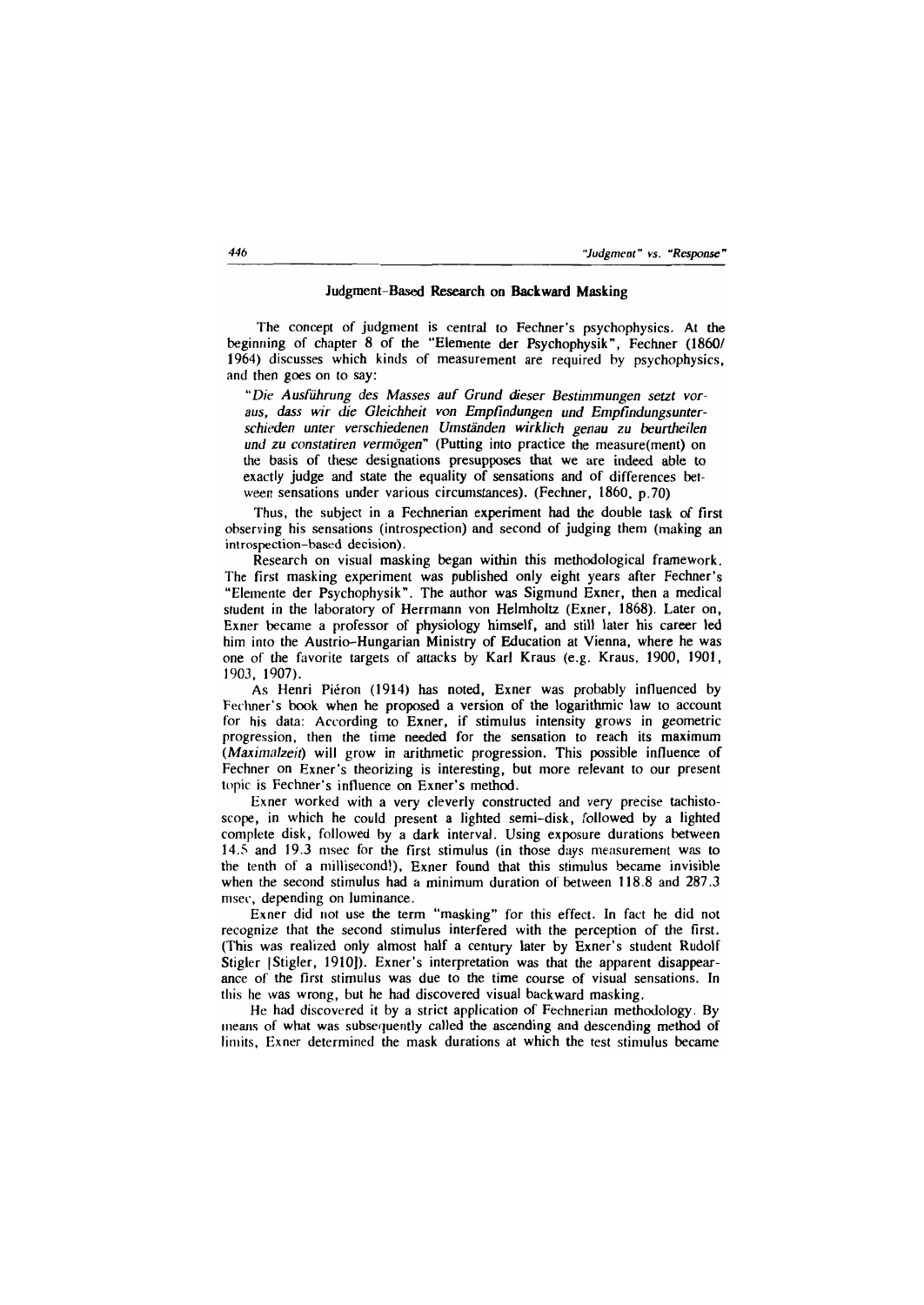## *Neumann and* Müsse/er 447

just invisible or just visible. (Incidentally, Fechner 11860/1964) himself did not use the term "method of limits." His name for this method was "Methode des ebenmerklichen Unterschieds" [method of the just noticeable difference]).

Exner's work was at the beginning of a research tradition that has been continued until the present. The psychophysical style of investigating visual backward masking was taken up and further developed by researchers such as Stigler (1910), Piéron (1914), Fry (1934), Werner (1935) and Alpern (1953) and is still flourishing (e.g. Reeves, 1982; for a review see Breitmeyer. 1984). The methodological characteristics of this line of research have remained remarkably uniform since the pioneer work of Sigmund Exner: A very precise control of stimulus parameters (in modern research with the help of devices such as an artificial pupil and a Maxwellian view); a small number of highly trained observers, usually including the experimenter himself; and careful judgments by these observers that provide the raw data for constructing. e.g., threshold functions.

# Response-Based Research on VisuaI Backward Masking

Almost a century after Exner's discovery, visual back ward masking was rediscovered within the research context of What was to become a powerful and influential movement, "Information Processing Psychology." Both George Sperling in his dissertation (Sperling, 1960) and Averbach and Coriell in independent work that was published one year later (Averbach & Coriell, 1961) were interested in the processing of briefly presented letter sequences.

Let us have a look at the work of Averbach and Coriell (1961). They were among the first investigators that used a television monitor to present their stimuli, two rows of 8 letters each. The subject's task was to report one of these letters, designated by a cuing stimulus that was either a bar marker or a circle indicator and that appeared at various temporal positions before or after the letter array. One of their discoveries was that the circle indicator reduced performance at certain delays, particularly around 100 msec; i.e. the number of letters reported correctly was much less than with the bar marker. Thus, they had rediscovered visual backward masking and more specificaJly metacontrast, a variant that had first been described by Stigler (1910).

Since Averbach and Coriell  $(1961)$  were unaware of this previous psychophysical research, they had to invent a new name for their masking effect, "erasure". In a way, this renaming was not unjustified, since there are many obvious differences between Averbach and Coriell's method of assessing erasure and the dassical backward masking experiment in the tradition of Exner (1868).

The difference that deserves a eloser examination in our present context concerns the subject's task and the dependent measure. Averbach and CorieU's subjects neither had to observe nor to judge anything. As the authors put it "The subject's task is to name the letter designated by the marker" (Averbach & Coriell, 1961, p.311). If the subject felt he could not do this  $-$  that is, if he was uncertain about the letter's identity  $-$ , he had nevertheless to come up with some answer, guessing the letter's identity if necessary.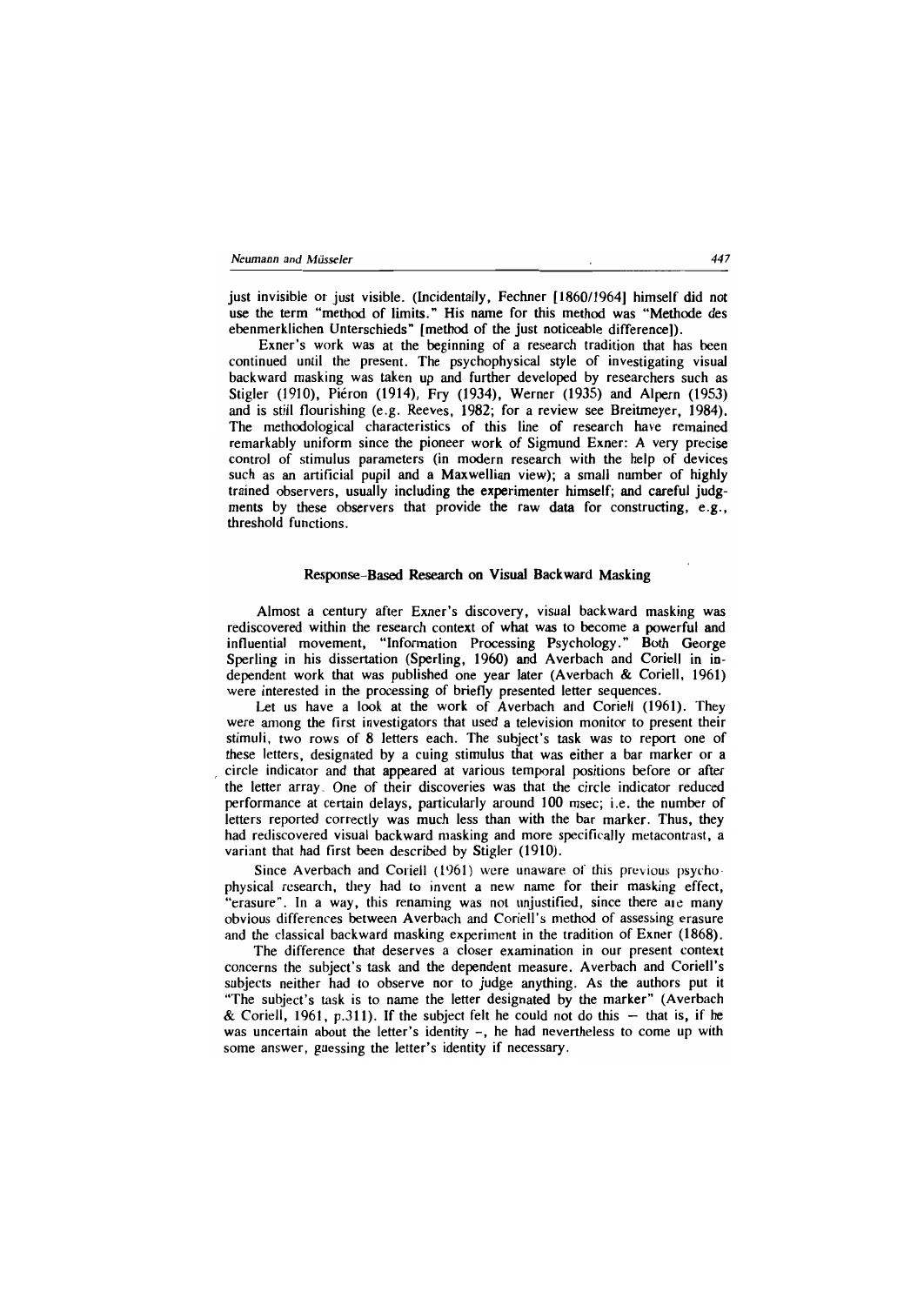**448** *Pulgment*  $\cdot$  *Pulgment*  $\cdot$  *S*  $\cdot$  *Pulgment*  $\cdot$  *S*  $\cdot$  *Pulgment*  $\cdot$  *S*  $\cdot$  *Pulgment*  $\cdot$  *S*  $\cdot$  *Pulgment*  $\cdot$  *S*  $\cdot$  *Pulgment*  $\cdot$  *S*  $\cdot$  *<i>Pulgment*  $\cdot$  *S \* 

Thus, Averbach & Coriell's subjects were not asked about their sensations or perceptions. but about the letter that was in fact presented. They were not required to carefully judge introspective evidence, but to be as good as they could in terms of percent correct, using any kind of information that they had at their disposal. They were required to produce a correct response, not to give a valid judgment.

This style of experimentation  $-$  using naive subjects, giving them a task that cun be asscssed objectively, and using a performance score (percent correct and/or response latency) as the dependent measure  $-$  has become a standard in present-day investigations of visual backward masking. Although there have been a few attempts in the early days of information processing research on backward masking to use subjective judgments in addition to performance measures (e.g. Läss, 1968; Haber & Standing, 1968), the methodological gap between the two traditions, judgment-based and a response-based research on visual backward masking, is fairly obvious.

#### Judgment vs. Response

How do the two methods relate? One possible answer is both trivial and unproductive, and therefore, we shall mention it only briefly: Some investigators from both fields would probably argue that their own approach is simply the correct one, whereas the other is outmoded or inadequate. Proponents of objective performance measures tend to view subjective psychophysics as a residual of unscientific introspectionism; whereas researchers who are used to the rigorous standards of psychophysics sometimes feel that putting a naive subject in front of a computer monitor and giving him a task that he is allowed to salve by any strategy that he happens to invent can provide only the crudest kind of data, especially in combination with the less than perfect control of parameters such as stimulus luminance and retinal locus that is typical of this kind of research.

If one does not resort to this kind of methodological solipsism, then there seem to be essentially two further, more interesting. answers to the question of how the two styles of research are related.

First, it might be that they provide converging operations for the same inferred internal process. Perhaps it is one and the same effect of a visual mask that is assessed by psychophysical judgments and by rr:ponses in an information-processing task. Possibly it is nothing more than a matter of convenience whether we ask the subject to observe the stimulus display and record his judgment about, say, apparent brightness, or whether we have hirn perform a letter identification task and record response latency and/or percent correct. Since both methods have their advantages and shortcomings, it would in this event be desirable to use both in conjunction, or at least to combine results from both for theory building.

The alternative possibility is that such a convergence does not exist, or is partial at best. It could be that the conscious representation that a psychophysical judgment refers to and the processing operations whose efficiency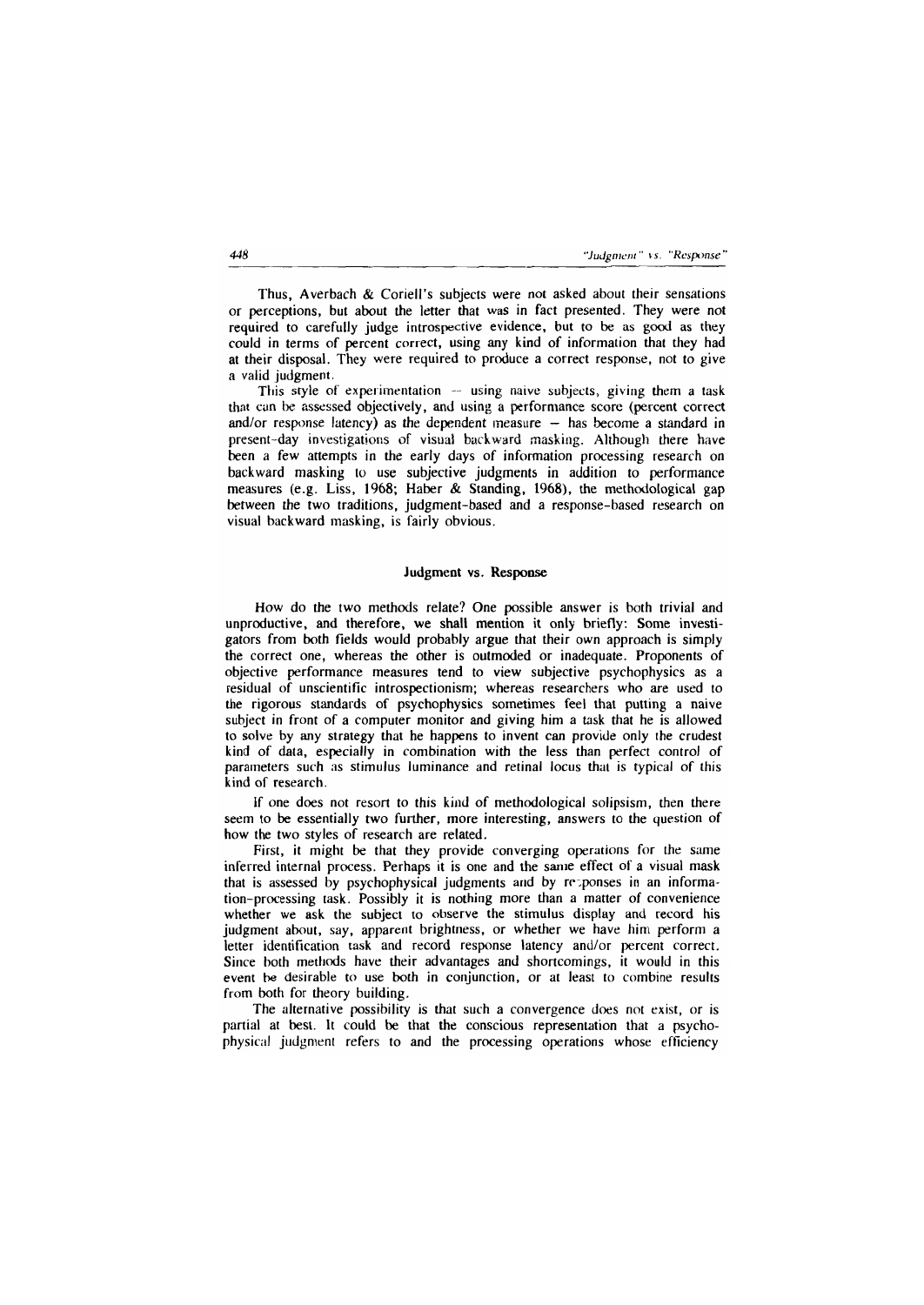#### *Neuntann ,md* Müssdcr

shows up in response accuracy and response latency measures are not necessari ly correlated. In this case, we would again want to consider both kinds of data. The aim, however, would not be to merge them, but rather to contrast them. Perhaps this will provide us with insights into the functional architecture of the processing system and, more specifically, into the place and function of conscious representations within the system.

The possibility that judgment and response are not necessarily correlated seems indeed plausible, if one takes into account data from fields other than visual backward masking (see Neumann, 1989, for a review). To mention just two examples from the recent literature: Bridgeman, Kirch and Sperling (1981) had their subjects judge the position of a visual target and, in addition, respond manually by pointing to the target. When illusory motion was induced by means of a surrounding frame that jumped back and forth, this had a strong effect on position judgments, but pointing performance remained largely unaffected. Similarly, McLeod, McLaughlin and Nimmo-Smith (1985) have shown that manual performance in hitting a falling object is far superior to visual-coincidence judgments.

In the backward masking literature, dissociations between judgment and response have allegedly been demonstrated under headings such as "subliminal perception", "preconscious processing" or "unconscious perception" (e.g. Dixon, 1971, 1981; Marcel, 1983). Unfortunately, this line of research has heen hampered by methodological problems ever since it started in the 19S0s (see, e.g., Eriksen, 1960; Cheesman & Merikle, 1985; Holender, 1986). There are, however, other exarnples that do not suffer from these methodological difticulties. We will briefly describe two sets of results from our research.

# Two Experimental Examples

Both examples point to a dissociation between judgment and response in metacontrast. As mentioned, this is a special kind of visual backward masking in which the mask is presented laterally adjacent to the test stimulus; e.g. the target is a disk and the mask is a surrounding ring or a larger disk.

The first example is the Fehrer-Raab effect. As first reported by Fehrer  $\&$ Raab (1962), the latency of a simple key-pressing response (a-reaction) is unaffected by metacontrast masking, even if the target is completely obliterated by the mask, as assessed by the subjects' judgments. This effect has often been replicated in subsequent research (see Neumann, 1982, for a summary). At first glance, it seems to demonstrate a dear-cut dissociation between judgment and response. We becarne interested in it, however, because we were skeptical about this conclusion, which seems to imply that, counter-intuitively, the target can trigger a voluntary response although the suhject does not consciously perceive it.

Our skepticism was based on a closer examination of the effect, which indicated that the standard finding as such does not yet provide any eonclusive evidence. The reason is that the judgment is about detectability, brightness or some other non-temporal dimension, whereas it is, of course, latency that is

 $4.10$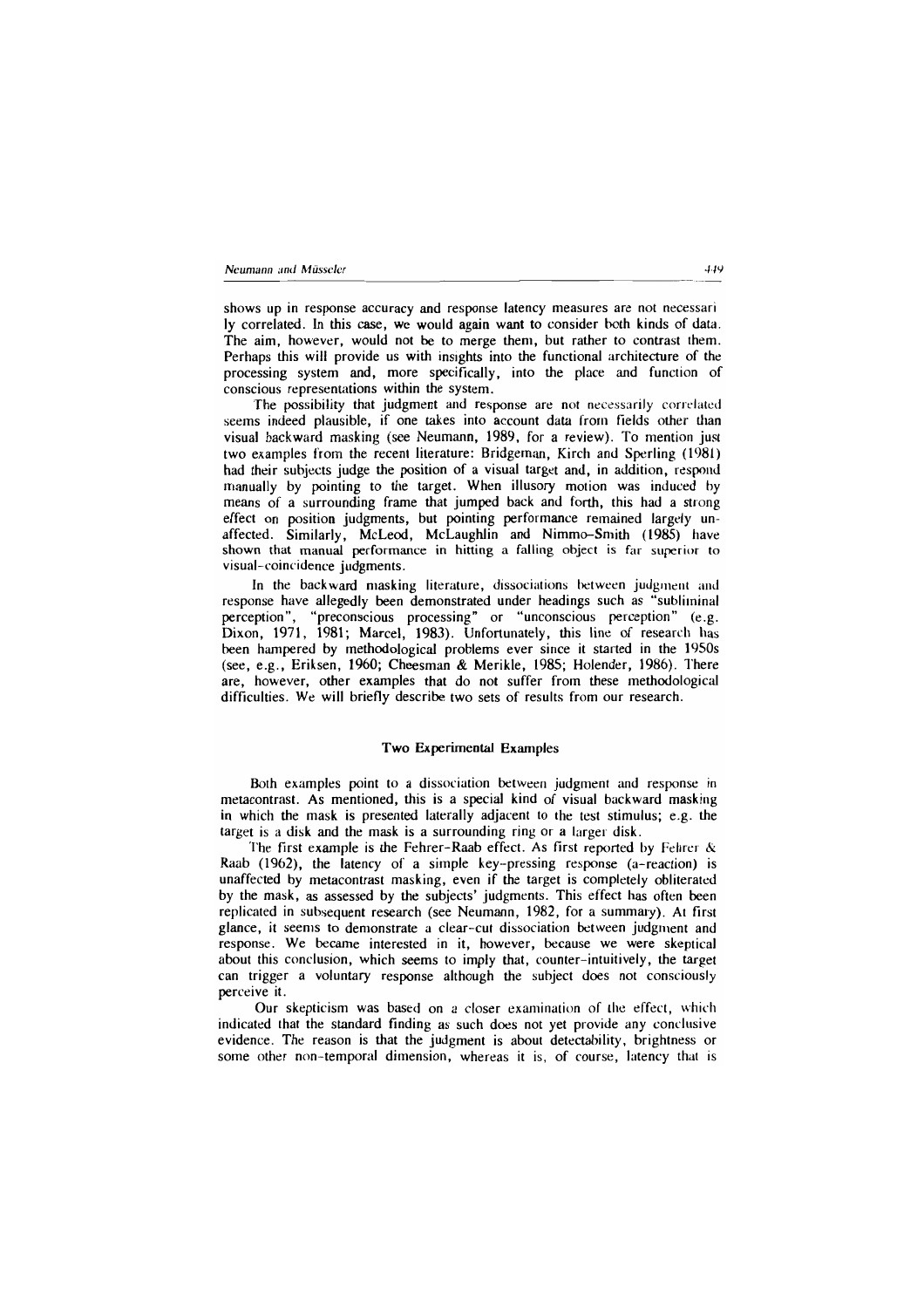reflected in reaction time measurement. Hence there is a logical possibility to explain the effect witbout implying any dissociation between judgment and response. All that has to be assumed is that the masked target reduces not only response latency, but also the latency of the subjective perception of the mask. In this case the Fehrer-Raab effect would occur even though the subject reacts not to the masked target. but to the mask. The reason why the masked target speeds up the processing of the mask could be that it aets as a kind of pacemaker that prepares the system for the processing of the mask. In fact, our model of masking predicts this to happen ("weather station model"; Neumann, 1979, 1982; Neumann & Müsseier, 1989).

If this is the correct explanation of the Fehrer-Raab effect, then the apparent dissociation between judgment and response should disappear if we ask the subjeet the right question, viz. not whether the target was detectable, but when the mask appeared. According to the hypothesis, the reduction in response latency that constitutes the Fehrer-Raab effect should be accompanied by a corresponding shift in the apparent temporal position of the mask.

This can be assessed by temporal order judgments (Cazin, 1981; Neumann, 1982). We presented subjects with two identical disks, one to the left and one to the right of fixation. One of the disks served as the standard. The other  $-$  the comparison disk  $-$  appeared either alone, or it was preceded by a smaller disk that was, however, masked by it. The task was to judge which of the two visible disks (the standard Of the comparison disk) appeared first. As predicted, the masked target eaused a systematic displacement of the psychometric function. The Jarger the SOA (Stimulus Onset Asynchrony) between the target and the comparison disk that rnasked it, the more the comparison disk appeared shifted forward in time relative to the standard.

In a further experiment we measured the Fehrer-Raab effect, using exactly the same experimental conditions (Neumann, 1982; Rosengärtner, 1980). The result was equally dear-cuf, but disappointing from the point of view of the hypothesis under invesligation: The reduction in response latency *was* consistently larger than the shift in the judged temporal position of the mask/ comparison stimulus. The data indicated that roughly half of the amount of the Fehrer-Raab effect can be accounted for by a shirt in the apparent temporal position of the mask, but the other half cannot.

Hence the dissociation between response and judgment has survived our test. Judgment and response are both influenced by the masked target, but differently. Clearly, the response does not depend on the judgment.

The second example leads to essentially the same conclusion. It concerns an effect in metacontrast masking that we discovered several years ago, using a small black disk as the target and a surrounding ring as the mask (Neumann, 1979): If a target-mask sequence is presented to the left or right of fixation, and a second stimulus identical to the target  $-$  a distractor  $-$  is presented contralaterally, then the U-shaped masking function will be changed in a characteristic manner: While the descending part of the function remains unatlected, the ascending part is shifted towards Jonger *SDAs* due to the presence of the distractor.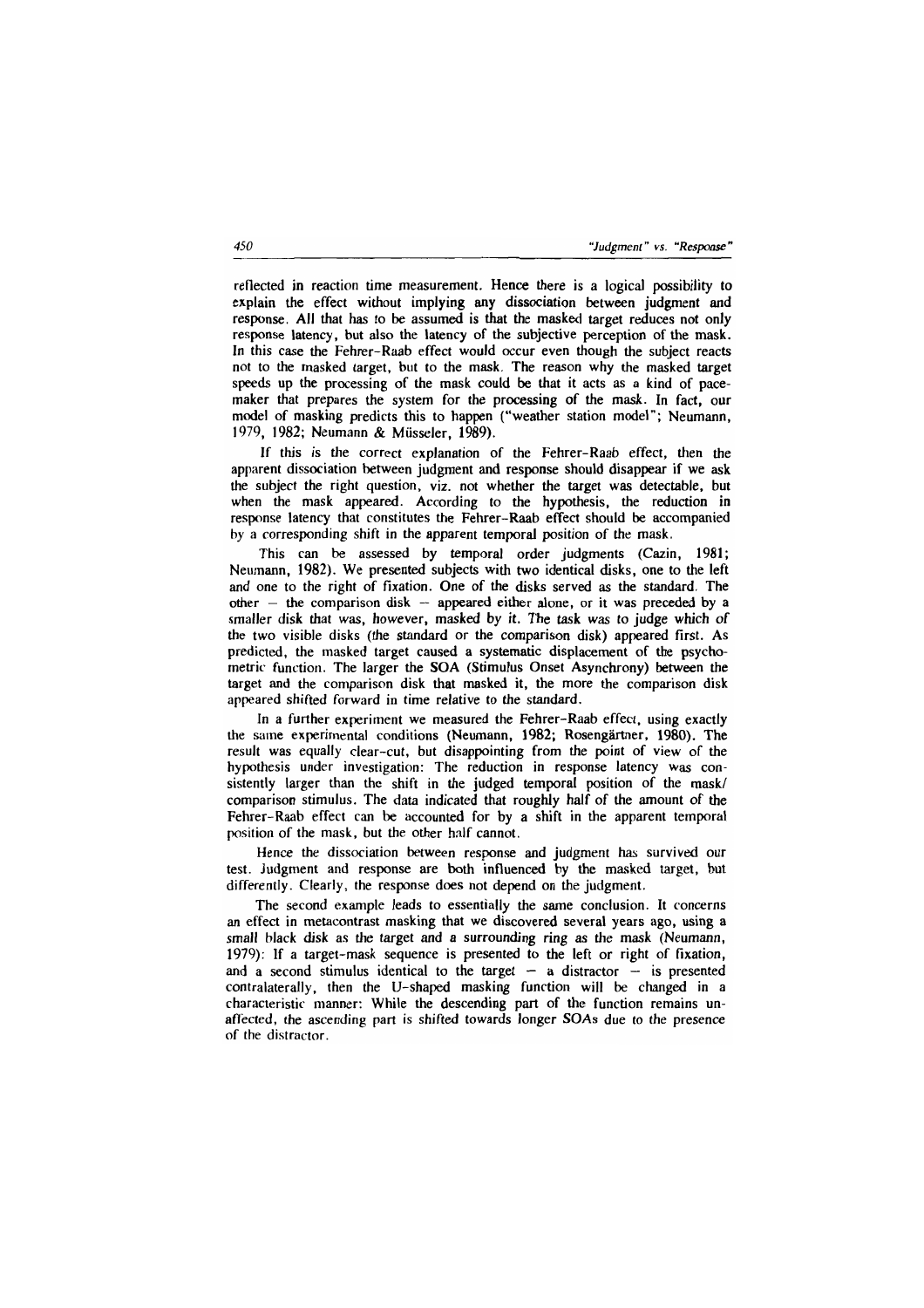Neumann and Müsseler

This has been found reliably in several studies with a judgment task, using the method of constant stimuli (Neumann, 1979; Aufschläger, 1979) and the signal detection method (Adler, 1979). To our great surprise, this distractor effect disappeared, however, when we switched from judgment to response. In one experiment, we used four different variants of the target (disks slightly truncated on different sides), between which the subject had to discriminate in a forced-choice decision task. Though the experiment was identical to the previous ones in all relevant aspects, the distractor effect vanished (Milewski, 1980; Figure 1).



Figure 1. Percent correct forced-choice responses in a task in which 6 subjects had to decide on which side (left, right, bottom, or top) a target disk was slightly truncated. Abscissa: SOA target-mask. Open circles: no distractor. Filled circles: with distractor (an untruncated disk of the same size as the target). Horizontal lines: Data from a control condition without mask. The two panels represent two levels of difficulty of the task ( $b$  = very slight truncation,  $a$  = more pronounced truncation). (Data from Milewski, 1981).

In recent experiments we have replicated this result with other stimuli. Subjects had to discriminate between two arrowheads, that pointed either to the left or to the right and that were followed by a mask that consisted of two overlapping arrowheads. Performance was not reliably affected by any of the distractors used in this experiment (an arrowhead identical to the target, an arrowhead pointing in the other direction, or a disk of similar size; Figure 2).

Those who believe in "hard" response measures will probably interpret this as a proof that the subjective judgment method is flawed. However, we have no reason to regard the earlier results as invalid. To check for possible artifacts, we have recently replicated and extended the earlier research with the disk-ring paradigm. Instead of a small number of experienced observers, we used a large group of naive subjects. There were two different distractors, either a disk identical to the target or an arrowhead. Further, two groups of subjects received two different instruction that stressed either careful observation or fast,

 $451$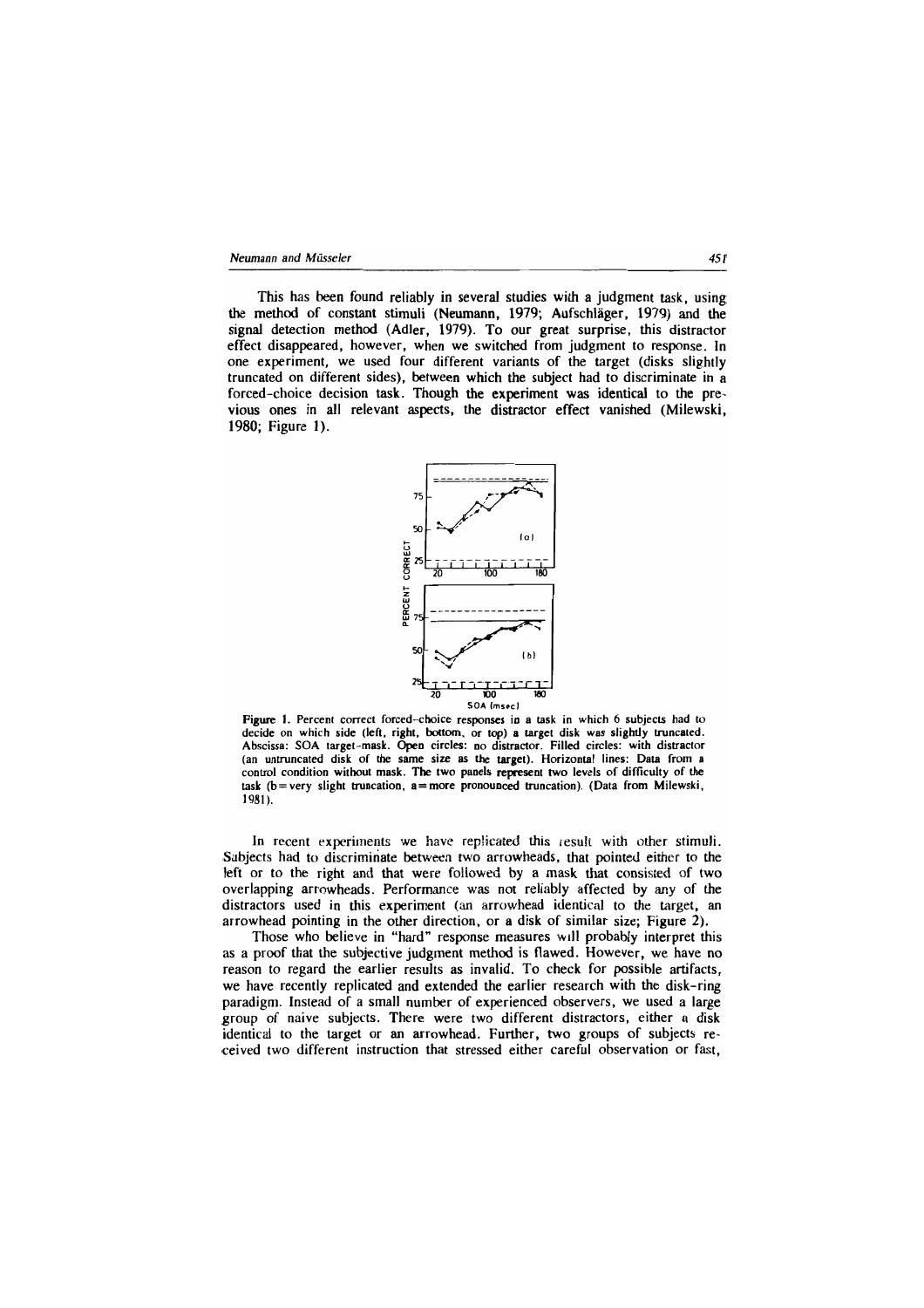

"automatic" responding. The task was always to judge whether the target was present. There was a highly significant distractor effect in all conditions, as can be seen in Figure 3.



Figure 2. Percent correct forced-choice responses in a task in which subjects had to decide whether a masked arrow pointed to the left or to the right. The mask was a pattern that contained both kinds of arrows. The distra a right-pointing arrow (congruent or incongruent, with the direction of the target arrow)<br>or neutral stimulus (a disk). Also shown are data from a no-distractor control condition. Data from 7 subjects averaged.



Figure 3. Detection of a target disk followed by a ring as a function of SOA. The distractor was either a disk identical to the target or an arrow. Data from two groups of 20 subjects who received different instructions (s did not differ statistically.

 $452$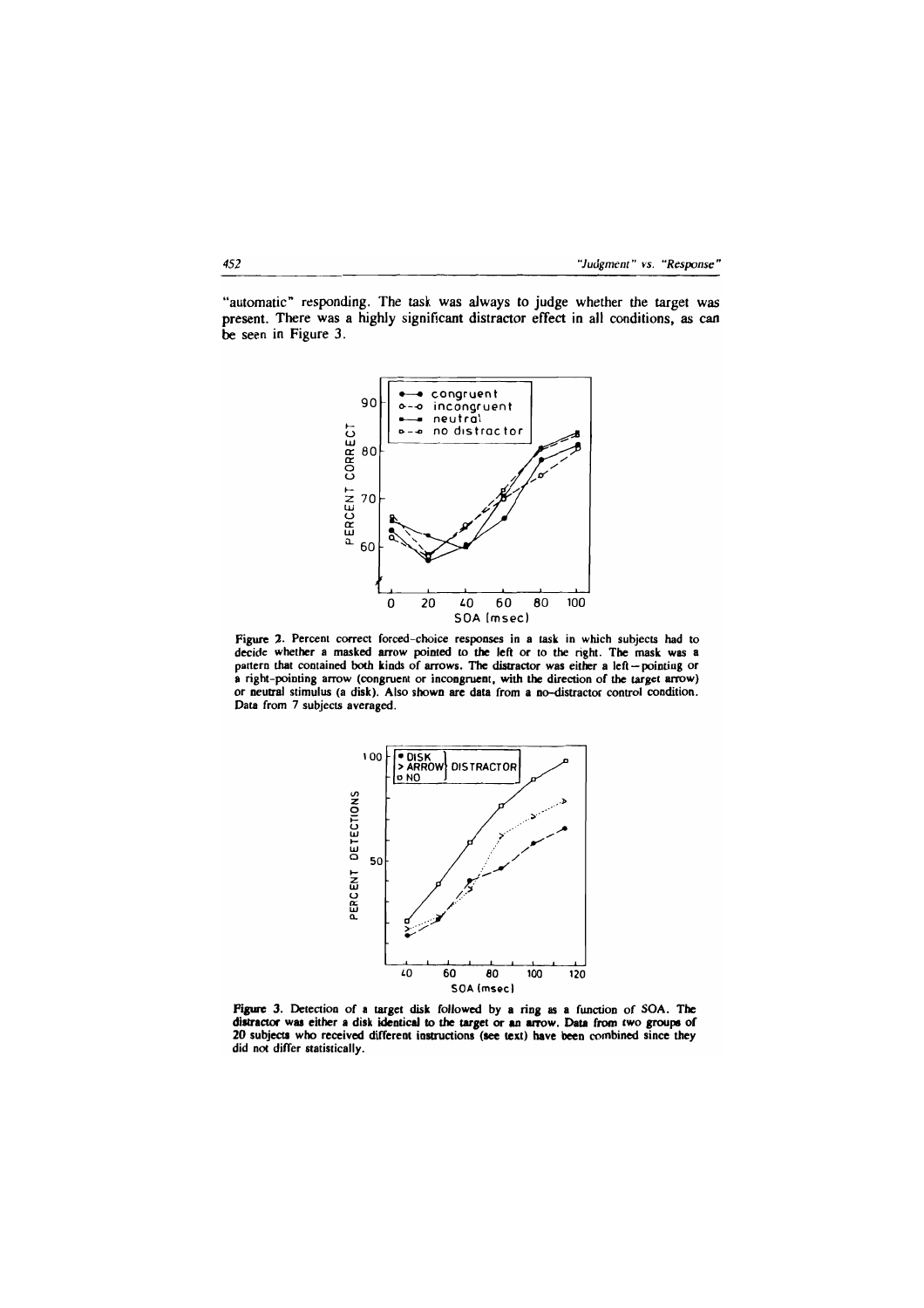|  | "Judgment" vs. |  | "Response" |
|--|----------------|--|------------|
|  |                |  |            |

#### References

- Adler, A. (1979). Die Wirkung eines zusätzlichen Reizes im Gesichtsfeld auf den Verlauf der Metakontrast-Funktion: III. Ein Kontrollexperiment mit objektiven Leistungsmaßen. Unpublished Thesis, Ruhr-Universität Bochum.
- Alpern, M. (1953). Metacontrast. Journal of the Optical Society of America, 43, 648–657.
- Aufschläger, M. (1979). Die Wirkung eines zusätzlichen Reizes im Gesichtsfeld auf den Verlauf der Metakontrast-Funktion: Aufblitzen und Erlöschen als Zusatzreize. Unpublished Thesis, Ruhr-Universität Bochum.
- Averbach, E., & Coriell, S. (1961). Short-term memory in vision. Bell System Technical Journal, 40, 309 - 328.
- Breitmeyer, B.G. (1984). Visual masking: An integrative approach. New York & Oxford: Oxford University Press.
- Bridgeman, B., Kirch, M., & Sperling, A. (1981). Segregation of cognitive and motor aspects of visual function using induced motion. Perception & Psychophysics, 29, 336-342.
- Cazin, H. (1981). Die Wirkung eines maskierten visuellen Reizes auf die zeitliche Verarbeitung des Maskierreizes: Psychophysische Messung. Unpublished Thesis, Ruhr-Universität Bochum.
- Cheesman, J., & Merikle, P.M. (1985). Word recognition and consciousness. In D. Besner, T. Waller, & G. McKinnon (Eds.), Reading research: Advances in theory and practice, Vol. 5. New York: Academic Press.
- Dixon, N.F. (1971). Subliminal perception: The nature of a controversy. London: McGraw-Hill.
- Dixon, N.F. (1981). Preconscious processing. Chichester: Wiley.
- Eriksen, Ch.W. (1960). Discrimination and learning without awareness: A methodological survey and evaluation. Psychological Review, 67, 279-300.
- Exner, S. (1868). Über die zu einer Gesichtswahrnehmung nöthige Zeit. Sitzungsberichte der kaiserlichen Akademie der Wissenschaften zu Wien, Mathematisch-naturwissenschaftliche Classe,  $58(2)$ ,  $601 - 632$ .
- Fechner, G.Th. (1860). Elemente der Psychophysik. Leipzig: Breitkopf & Härtel. (Reprint: 1964. Amsterdam: Bonset).
- Fehrer, E., & Raab, E. (1962). Reaction time to stimuli masked by metacontrast. Journal of Experimental Psychology, 63, 143-147.
- Fry, G. (1934). Depression of the activity aroused by a flash of light by applying a second flash immediately afterwards to adjacent areas of the retina. American Journal of Physio $logy$ , 108, 701 - 707.
- Haber, R.N., & Standing, L. (1968). Clarity and recognition of masked and degraded stimuli. Psychonomic Science, 13, 83-84.
- Holender, D. (1986). Semantic activation without conscious identification in dichotic listening, parafoveal vision, and visual masking: A survey and appraisal. The Behavioral and Brain Sciences,  $9, 1-66$ .
- Kraus, K. (1900). Universitätsbummel. Die Fackel, 1(31), 12-19.
- Kraus, K. (1901). Universitäts-Bummel. Die Fackel, 3(89), 17-19.
- Kraus, K. (1903). Die Fakultät in Liquidation. Die Fackel, 5(144), 3-8.
- Kraus, K. (1907). Medizinisches Familienidyll. Die Fackel, 9(223/224), 3-5.
- Liss, Ph. (1968). Does backward masking by visual noise stop stimulus processing? Perception & Psychophysics, 4,  $328 - 330$ .
- Marcel, A.J. (1983). Conscious and unconscious perception: An approach to the relation between phenomenal experience and perceptual processes. Cognitive Psychology, 15,  $238 - 300$

454